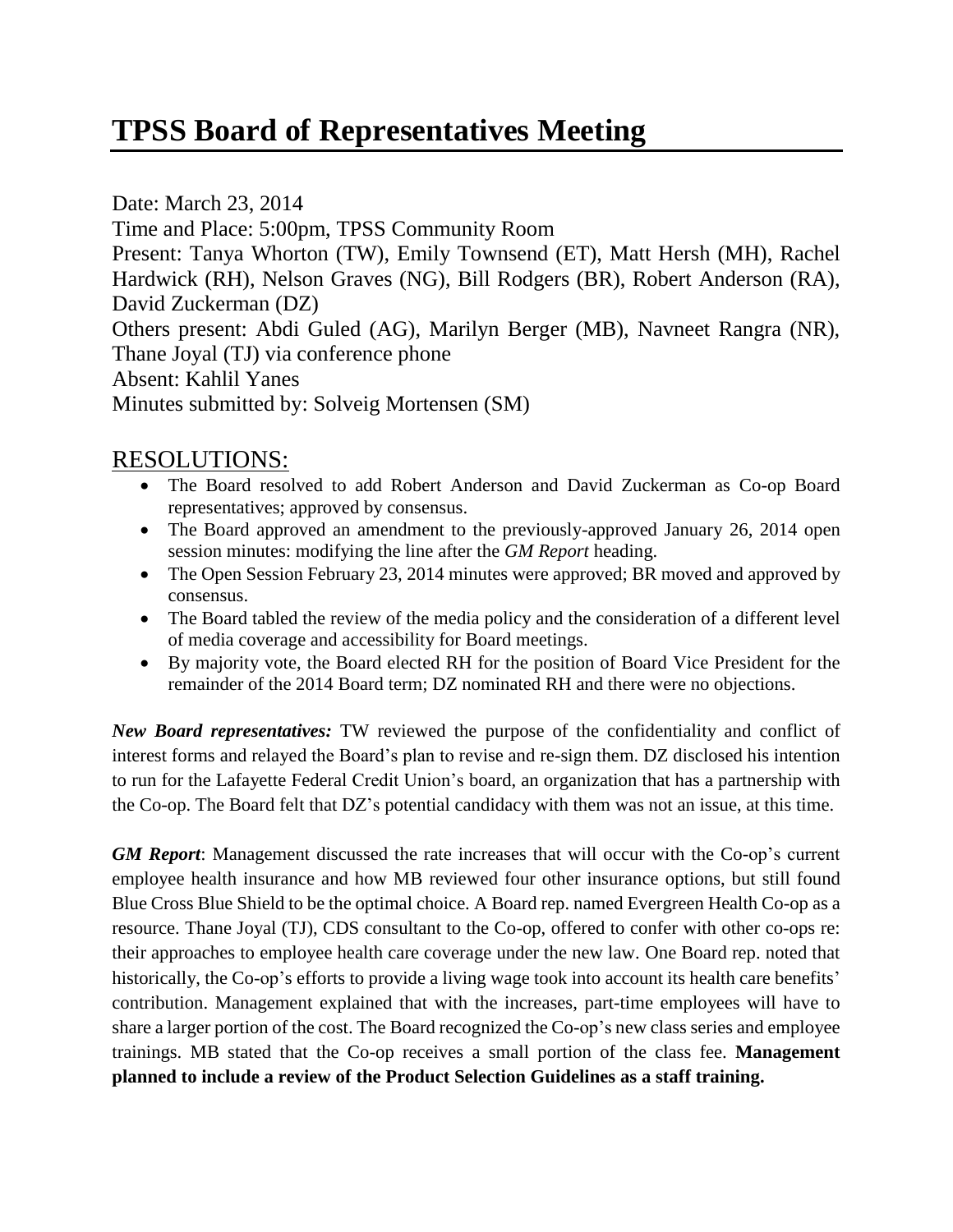*Finance report from Finance Manager:* NR reviewed the January 2014 profit and loss statement. He confirmed that the personnel costs were much lower in Jan. 2014 than in Dec. 2013 due to the SS store's closure and ensuing staff payout.

NR relayed that the Co-op uses a combination of both the cash and accrual methods of accounting and described his current approach of using the cash method in the instance of late invoices, which he now counts in the month they are received. ET raised the auditor's recommendation that the Co-op needed to use the accrual method for only the payroll. NR recounted that he had started using the accrual method for payroll in June 2013 but stopped in Nov. 2013 due to the effects of the SS store closure. NR shared his plan to make a lump sum entry at the close of this fiscal year and then return to the accrual method.

NR stated that the Co-op made approximately \$27K in January 2014 and explained that expenses, such as, bank charges and credit card fees, were minimized. The GM identified the in-store demonstrations, Facebook advertising, and the ad for the last Super Thursday as factors in the increased sales. MB shared that the Co-op ran two ads in the Washington Post.

For the period covered by the January 2014 financial statement, management clarified that expenses were lower and sales were mostly consistent but for the bump from Super Thursday. The Treasurer shared his comparisons of the sales figures from the TP Jan. 2014 and quarterly Nov. and Dec. 2014 financial statements to those TP statement figures for the same time period in 2013. The Board observed the mixed conclusions from these comparisons; in that, one period revealed a sales increase of only \$1K and another revealed a large increase and another a loss. **With TJ's feedback re: how other co-ops are including year to year comparisons in their financial statements for the metrics of sales, net profit, personnel costs, and the cost of goods, management agreed to also provide these.**

*GM Monitoring/L7:* TW and AG clarified the policy's sentence re: the timeframe for the GM to inform the Board of anything that substantially affects the store's operations as open to the GM's interpretation. TW raised the policy point re: the GM's notifying the Board, if he or she believes the Board is not following its own policies and stated that AG has asked the Board to follow its policies in regards to staff-Board relationships. AG summarized issues with Board reps, such as, committee chairs giving assignments directly to Co-op staff or Board reps. not serving the Co-op's interest while working on committees. TW and AG spoke about the need for committee chairs to receive training and to read and follow the related Board policies.

*Goals and Indicators:* TW recounted the purpose of the goals and indicators report, a tool to help the Co-op track its progress in achieving its ends. She noted that AG's recent update of the report incorporated the auditors requested actions. **Management agreed to add the staff and customer surveys to the report. Management also agreed to provide the Board information regarding**